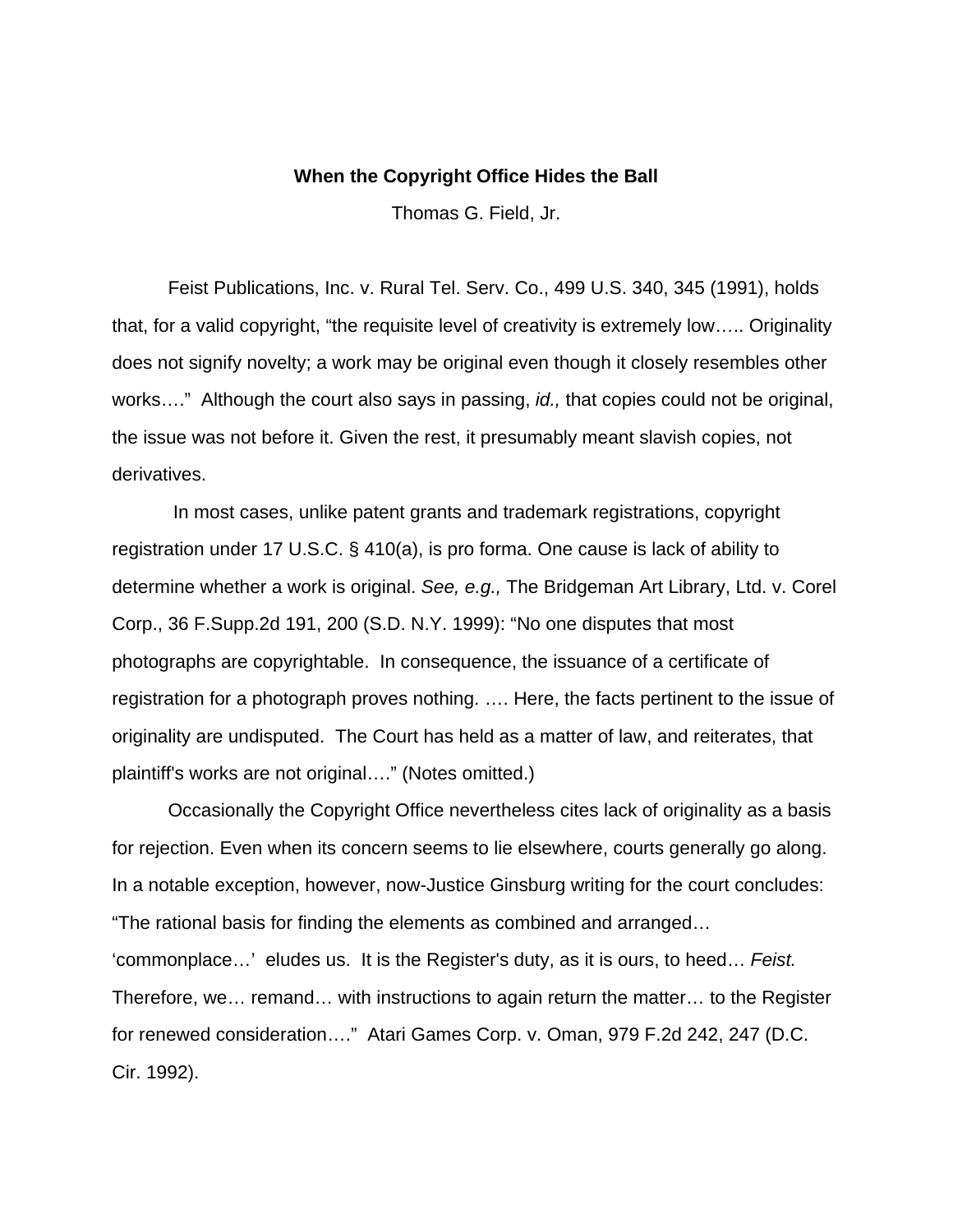The Office probably had good instincts in *Atari,* but its rejection was not entitled to be upheld without well-articulated reasons. Oddzon Products, Inc. v. Oman, 924 F.2d 346 (D.C. Cir. 1991), stands in contrast. The work is described as "a patented, trademarked product formed of hundreds of floppy, wiggly, elastomeric filaments radiating from a core." *Id.* at 347. When the filaments are discounted as functional, without effective rebuttal, nothing distinguishes the ball in question from any other sphere, so rejection was properly sustained. Although the Office may have been concerned about overlapping types of IP of protection, lack of originality could stand alone.

 That seems less true of other rejections. For example, in Coach, Inc. v. Peters, 386 F.Supp.2d 495, 496 (S.D. N.Y. 2005), the Board of Appeals affirmed rejection of applications to register two variations on what Coach called the "Signature CC Fabric Design." Yet "two linked Cs facing each other, alternating with two unlinked Cs facing in the same direction… were simply not sufficient to establish the necessary amount of creativity required for copyright protection." *Id.* (Internal punctuation omitted.) Given doubts about whether a free-standing painting containing essentially the same thing would be rejected (*see* Bridgeman, above), it is difficult not to conclude that the Office was otherwise motivated. If it was reluctant to register copyright for a graphic intended, and subsequently registered, as a trademark, it should have said as much. It did not, but the rejection was upheld on the reasons provided.

 More recently, Darden v. Peters, 488 F.3d 277 (4th Cir. 2007), reviewed refusal to register a map and a web page, both derived from digital U.S. Census maps. Despite the inclusion of other elements, an examiner had said, "copyright does not protect familiar shapes, symbols, and designs… or mere variations of typographic ornamentation, lettering, fonts, or coloring." 488 F.3d at 281 (Internal quotation marks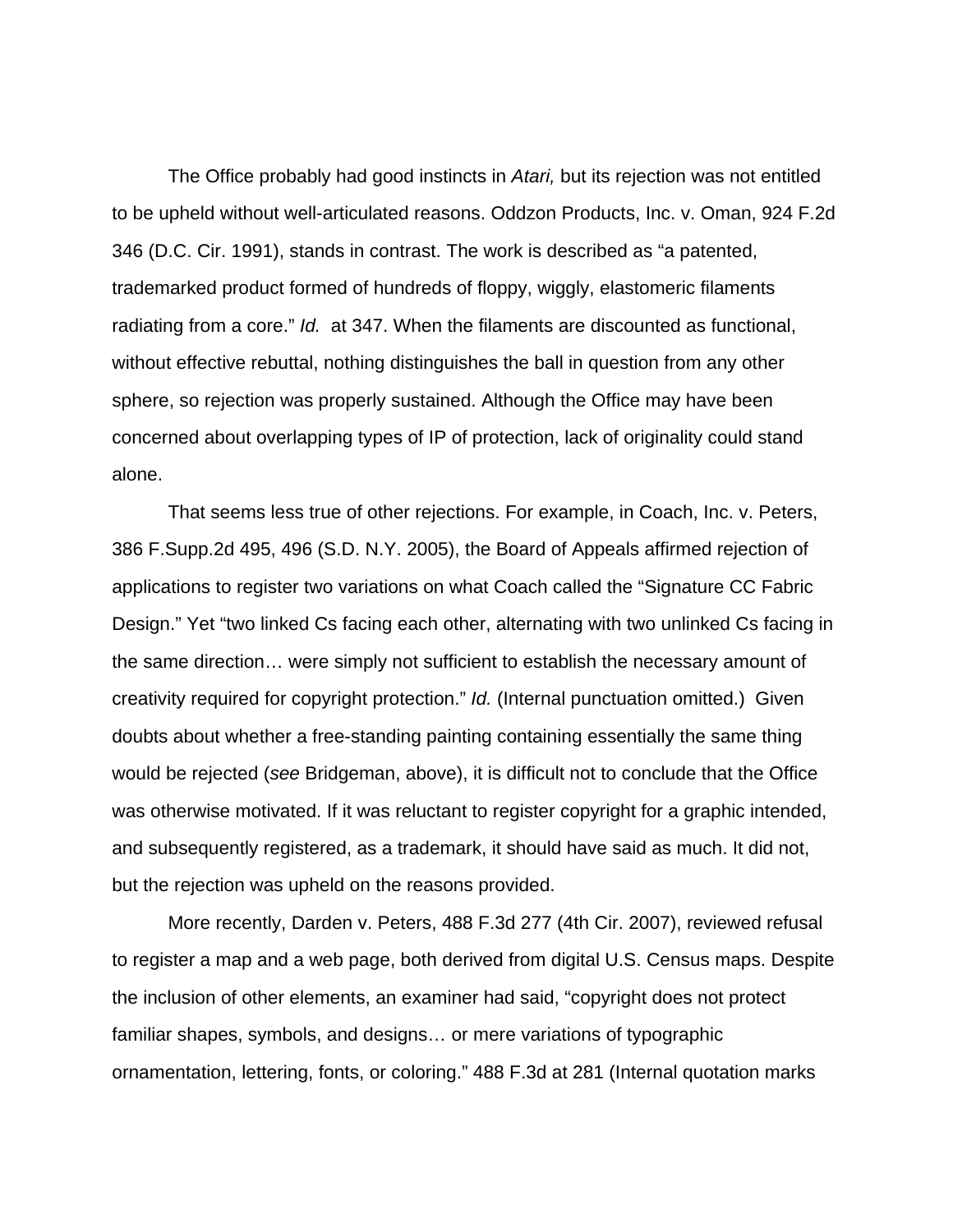omitted). The Board affirmed with regard to the map and found the application "for text, maps, and formatting of an Internet web page… simply *too broad* to warrant protection." 488 F.3d at 282 (Emphasis added, internal quotation marks omitted). At least with regard to Darden's web page, the Office probably discerned utility beyond its appearance or the information conveyed; *see* § 101("useful article"). But, again, that is not what it said.

 More like trademarks than patents, copyrights exist under 17 U.S.C. § 102(a) without administrative action. Yet owners of copyright in works created in the United States are denied access to the courts without at least attempting to register; § 411(a). With prompt registration, copyright is presumed valid under § 410(c) and important remedial advantages are conferred under § 412(a). Without registration, neither is true, so it is not a trivial matter.

 When registration is refused, § 701(e) provides that decisions may be reviewed under the Administrative Procedure Act (APA), 5 U.S.C. §§ 701-706. Of these, APA § 706, setting out the standards of review, is most relevant here. APA § 706(2)(B) ("contrary to constitutional right, power, privilege, or immunity") was urged in *Darden.* The court rejects it, however saying: "Darden cites no authority even remotely suggesting that any court has ever regarded the agency's routine decision to deny registration as having constitutional ramifications for the claimant." 488 F.3d at 284.

 Rather, as in other cases reviewing under the APA, *Darden* applies APA § 706(2)(A) ("arbitrary, capricious, an abuse of discretion or otherwise not in accordance with law"). At least when testimony would be unnecessary to air key issues adequately, that seems appropriate. Yet, when the standards of *Feist* are facially met, something else is presumably afoot. Until courts press harder, the Office will continue to hide the ball, and issues concerning overlapping protection are less likely to be aired in the